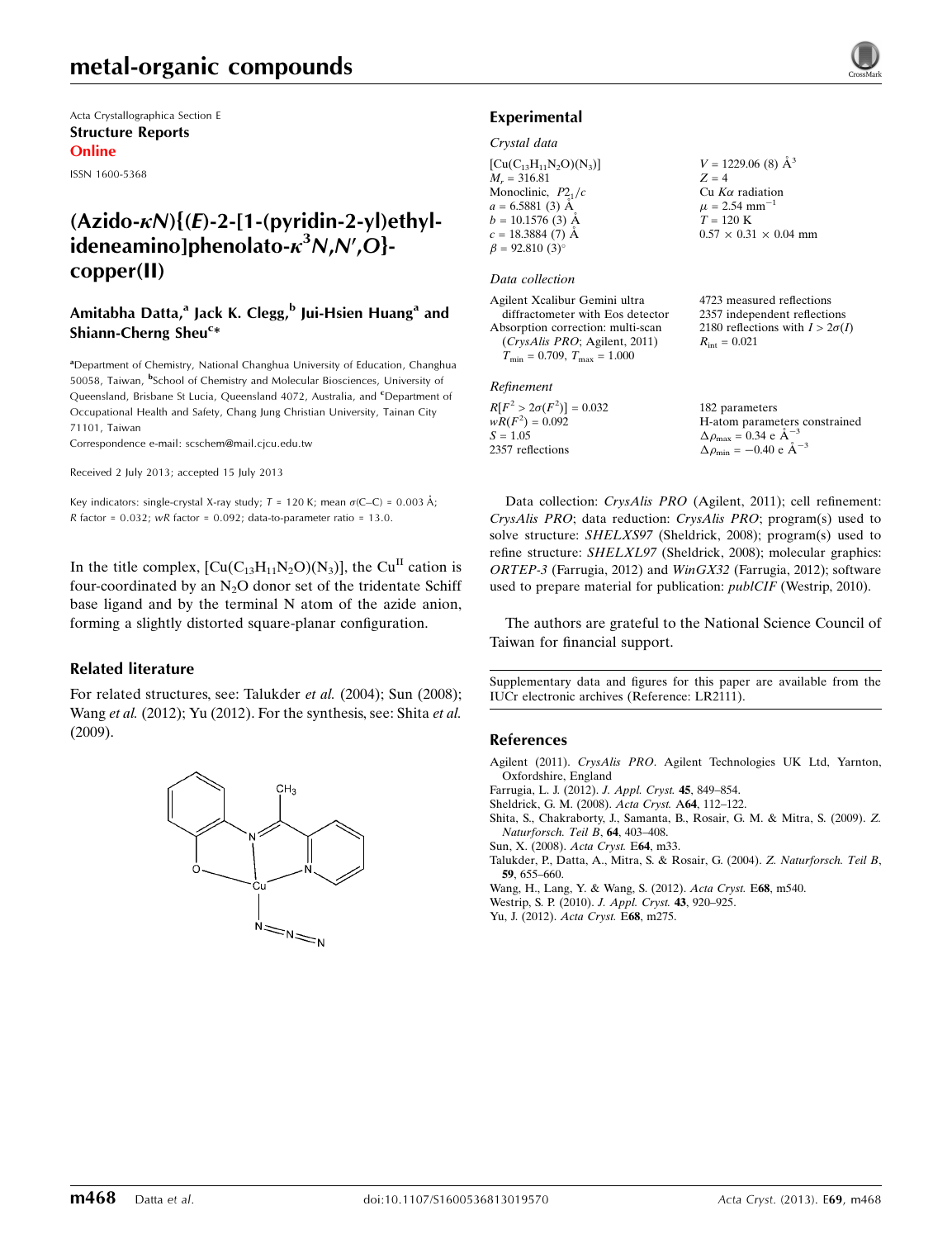# **supporting information**

*Acta Cryst.* (2013). E**69**, m468 [doi:10.1107/S1600536813019570]

# **(Azido-***κN***){(***E***)-2-[1-(pyridin-2-yl)ethylideneamino]phenolato***κ***3** *N***,***N***′ ,***O***}copper(II)**

## **Amitabha Datta, Jack K. Clegg, Jui-Hsien Huang and Shiann-Cherng Sheu**

### **S1. Comment**

In the title complex,  $\left[\text{Cu}(C_{13}H_{11}N_2O)(N_3)\right]$ , the Cu<sup>II</sup> ion exhibits a slightly distorted square-planar coordination environment defined by the deprotonated tridentate Schiff base ligand that coordinates *via* the phenolate O, imine N and pyridyl N atoms and the N atom of azide ion (Fig. 1). The bond angles around  $Cu<sup>II</sup>$  ion are slightly distorted from those of regular square-planar and range from 81.53 (7) to 175.89 (7)°. The [CuN<sub>3</sub>O] square plane and the aryl and pyridyl rings in the Schiff base are almost coplanar. The dihedral angles among these three planes are 3.55 (6)°, 4.70 (5)° and 4.99 (7)°. The bond distances to the central copper  $\lceil Cu - N_{\text{pv}} = 1.9775 \rceil (16)$  Å,  $\text{Cu} - \text{N}_{\text{imine}} = 1.9682 \rceil (16)$  Å,  $\text{Cu} - \text{N}_{\text{axide}} = 1.9470 \rceil (18)$ Å, Cu—O<sub>phenolic</sub> = 1.9133 (14) Å] (Table 1) are similar to those in complexes  $\left[\text{Cu}(C_{14}H_{13}N_2O_2)(N_3)\right]$  and  $\left[ \text{Cu}(C_{13}H_{10}C\text{IN}_2O)Cl \right]$  (Sun, 2008; Wang *et al.*, 2012). The bond distances and bond angles in azide ion bound to Cu<sup>II</sup> ion are similar to those in complexes  $\left[\text{Cu}(C_{14}H_{13}N_2O_2)(N_3)\right]$  and  $\left[\text{Cu}(C_{16}H_{23}N_2O)(N_3)\right]$  (Sun, 2008; Talukder *et al.*, 2004). The N3—N4 bond [1.201 (3) Å] in the complex is longer than the N4—N5 bond [1.157 (3) Å]. The NNN moiety is nearly linear and shows a bent coordination mode with the Cu<sup>II</sup> ion  $[(N3-N4-N5/Cu1-N3-N4 = 177.4 (2)/117.06 (15)°]$ .

### **S2. Experimental**

The tridentate Schiff base ligand was prepared according to literature procedure (Shita *et al.*, 2009). To a hot methanolic solution (20 ml) of  $Cu(CCl<sub>3</sub>COO)<sub>2</sub>6H<sub>2</sub>O$  (0.484 g, 1.0 mmol), the ligand (1.0 mmol) was added, which produced immediately an intensely green solution. The solution was then heated to boiling and then, an aqueous solution (10 ml) of sodium azide (0.065 g, 1 mmol) was added dropwise slowly over 15 min in hot condition. After the completion of addition of sodium azide, the resulting solution was kept under boiling for another 10 min. On cooling and after slow evaporation of the solution, the dark-green plate-shaped single crystals of the complex were separated out in 3 d. The crystals were filtered off and washed with water and dried in air.

### **S3. Refinement**

H atoms were placed at calculated positions (C—H = 0.95–0.98 Å) and were included in the refinement in the ridingmodel approximation, with *U*iso(H) = 1.2*U*eq(C) and 1.5 *U*eq(C)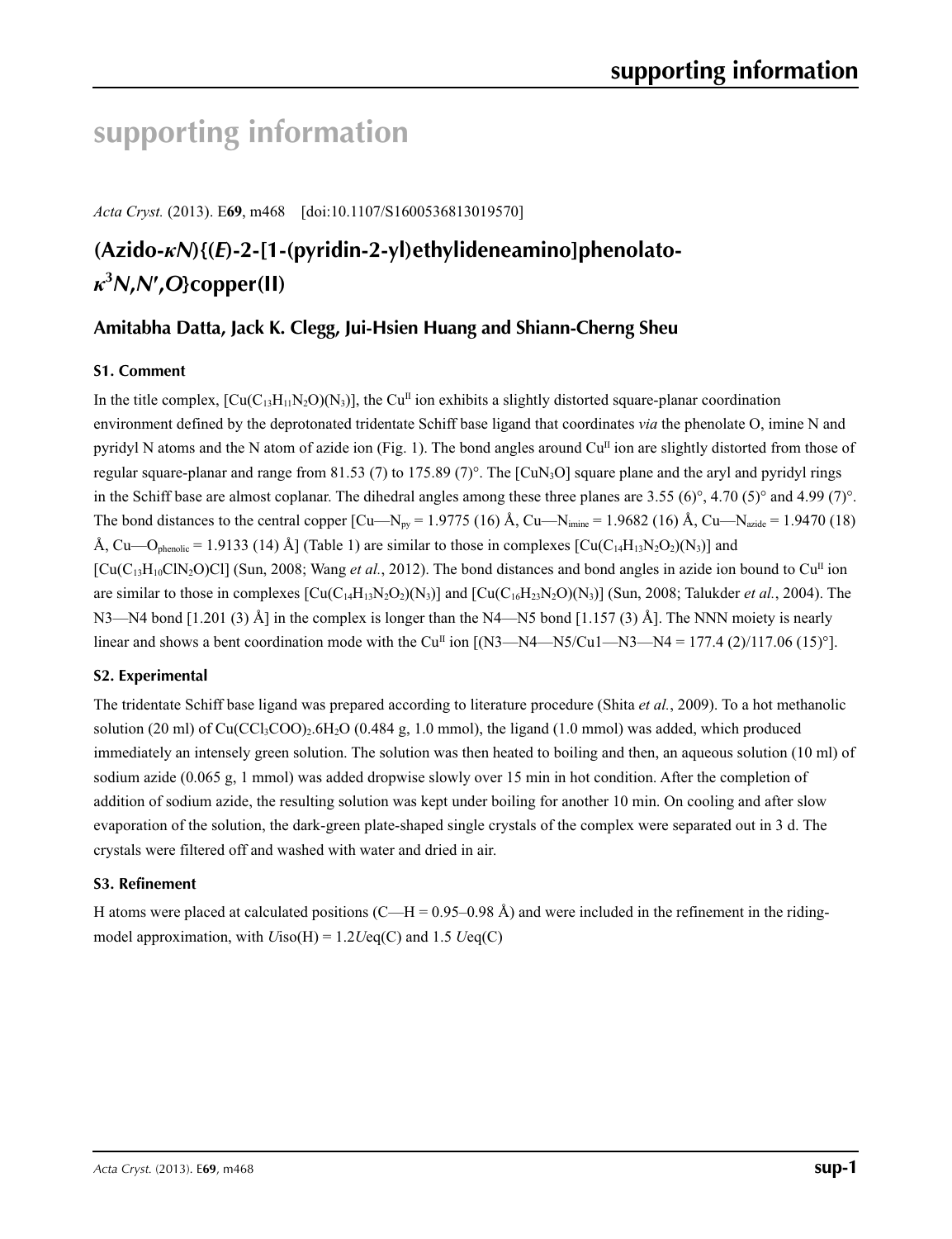

## **Figure 1**

The molecular structure of the title complex, showing displacement ellipsoids at the 50% probability level.

### **(Azido-***κN***){(***E***)-2-[1-(pyridin-2-yl)ethylideneamino]phenolato-***κ***<sup>3</sup>** *N***,***N***′,***O***}copper(II)**

| Crystal data                                         |                                                                         |
|------------------------------------------------------|-------------------------------------------------------------------------|
| $[Cu(C_{13}H_{11}CuN_2O)(N_3)]$                      | $F(000) = 644$                                                          |
| $M_r = 316.81$                                       | $D_x = 1.712$ Mg m <sup>-3</sup>                                        |
| Monoclinic, $P2_1/c$                                 | Cu Ka radiation, $\lambda = 1.54184$ Å                                  |
| Hall symbol: -P 2ybc                                 | Cell parameters from 2697 reflections                                   |
| $a = 6.5881(3)$ Å                                    | $\theta$ = 4.4–71.9°                                                    |
| $b = 10.1576(3)$ Å                                   | $\mu$ = 2.54 mm <sup>-1</sup>                                           |
| $c = 18.3884(7)$ Å                                   | $T = 120 \text{ K}$                                                     |
| $\beta$ = 92.810 (3) <sup>o</sup>                    | Plate, green                                                            |
| $V = 1229.06$ (8) $\AA^3$                            | $0.57 \times 0.31 \times 0.04$ mm                                       |
| $Z = 4$                                              |                                                                         |
| Data collection                                      |                                                                         |
| Agilent Xcalibur Gemini ultra                        | $T_{\min}$ = 0.709, $T_{\max}$ = 1.000                                  |
| diffractometer with Eos detector                     | 4723 measured reflections                                               |
| Radiation source: Enhance Ultra (Cu) X-ray           | 2357 independent reflections                                            |
| Source                                               | 2180 reflections with $I > 2\sigma(I)$                                  |
| Mirror monochromator                                 | $R_{\text{int}} = 0.021$                                                |
| Detector resolution: 16.1183 pixels mm <sup>-1</sup> | $\theta_{\text{max}} = 72.0^{\circ}, \theta_{\text{min}} = 4.8^{\circ}$ |
| $\omega$ scans                                       | $h = -8 \rightarrow 6$                                                  |
| Absorption correction: multi-scan                    | $k = -11 \rightarrow 12$                                                |
| (CrysAlis PRO; Agilent, 2011)                        | $l = -21 \rightarrow 22$                                                |
| Refinement                                           |                                                                         |
| Refinement on $F^2$                                  | Primary atom site location: structure-invariant                         |
| Least-squares matrix: full                           | direct methods                                                          |
| $R[F^2 > 2\sigma(F^2)] = 0.032$                      | Secondary atom site location: difference Fourier                        |
| $wR(F^2) = 0.092$                                    | map                                                                     |
| $S = 1.05$                                           | Hydrogen site location: inferred from                                   |
| 2357 reflections                                     | neighbouring sites                                                      |
| 182 parameters                                       | H-atom parameters constrained                                           |
| 0 restraints                                         |                                                                         |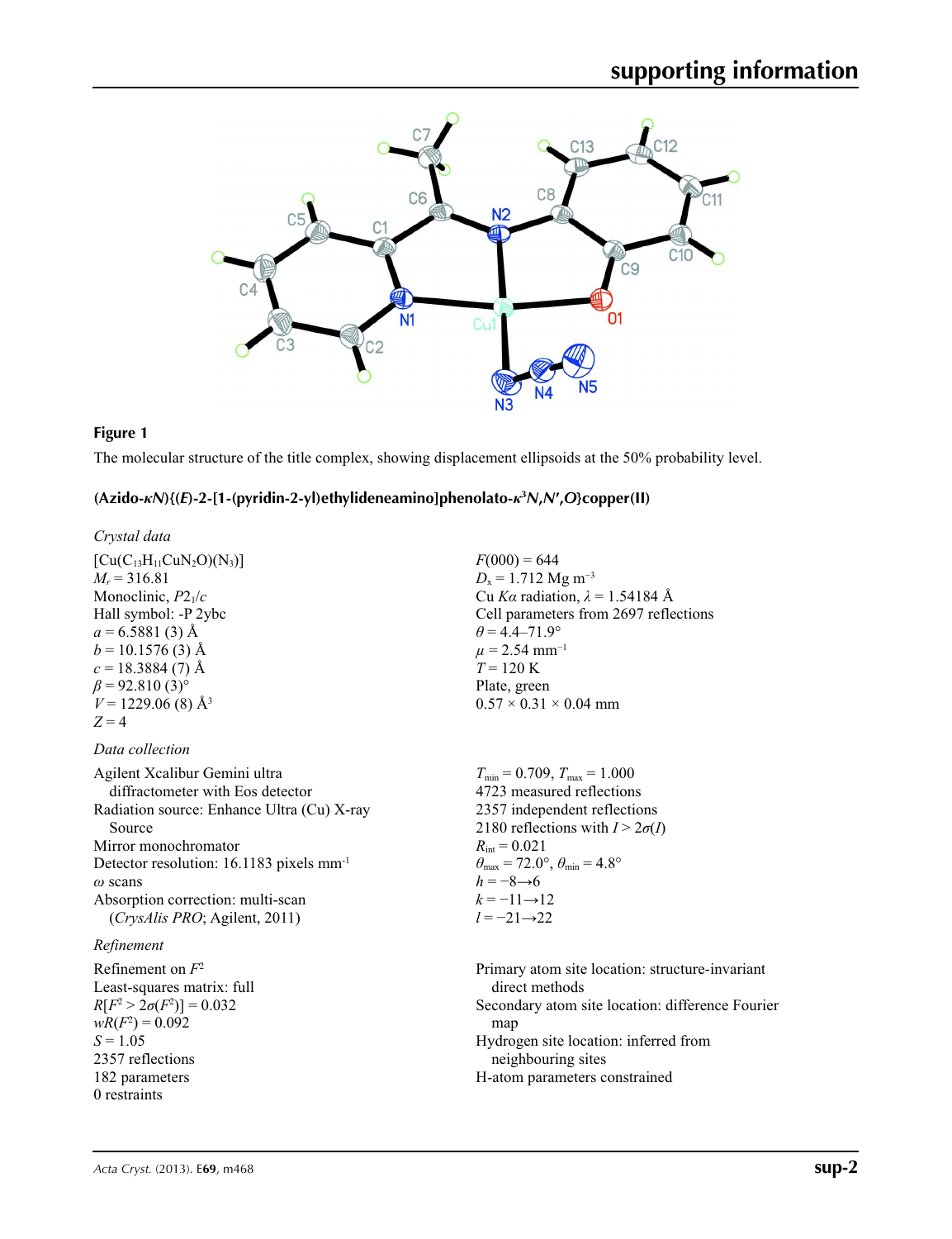$w = 1/[\sigma^2 (F_o^2) + (0.0589P)^2 + 0.5226P]$ where  $P = (F_o^2 + 2F_c^2)/3$  $(\Delta/\sigma)_{\text{max}}$  < 0.001

Δ*ρ*max = 0.34 e Å−3  $\Delta \rho_{\text{min}} = -0.40 \text{ e A}^{-3}$ 

### *Special details*

**Experimental**. CrysAlisPro, Agilent Technologies, Version 1.171.35.21 (release 20-01-2012 CrysAlis171 .NET) (compiled Jan 23 2012,18:06:46). Empirical absorption correction using spherical harmonics, implemented in SCALE3 ABSPACK scaling algorithm.

**Geometry**. All e.s.d.'s (except the e.s.d. in the dihedral angle between two l.s. planes) are estimated using the full covariance matrix. The cell e.s.d.'s are taken into account individually in the estimation of e.s.d.'s in distances, angles and torsion angles; correlations between e.s.d.'s in cell parameters are only used when they are defined by crystal symmetry. An approximate (isotropic) treatment of cell e.s.d.'s is used for estimating e.s.d.'s involving l.s. planes.

**Refinement**. Refinement of  $F^2$  against ALL reflections. The weighted *R*-factor  $wR$  and goodness of fit *S* are based on  $F^2$ , conventional *R*-factors *R* are based on *F*, with *F* set to zero for negative  $F^2$ . The threshold expression of  $F^2 > \sigma(F^2)$  is used only for calculating *R*-factors(gt) *etc*. and is not relevant to the choice of reflections for refinement. *R*-factors based on *F*<sup>2</sup> are statistically about twice as large as those based on *F*, and *R*-factors based on ALL data will be even larger.

|                | $\boldsymbol{\chi}$ | $\mathcal{Y}$ | $\boldsymbol{Z}$ | $U_{\rm iso}$ */ $U_{\rm eq}$ |
|----------------|---------------------|---------------|------------------|-------------------------------|
| C11            | 0.1572(3)           | 0.7721(2)     | 0.10880(11)      | 0.0224(4)                     |
| H11            | 0.1311              | 0.8364        | 0.1447           | $0.027*$                      |
| C12            | 0.1511(3)           | 0.80806(19)   | 0.03531(13)      | 0.0238(4)                     |
| H12            | 0.1217              | 0.8965        | 0.0216           | $0.029*$                      |
| C13            | 0.1878(3)           | 0.7152(2)     | $-0.01764(11)$   | 0.0214(4)                     |
| H13            | 0.1842              | 0.7401        | $-0.0675$        | $0.026*$                      |
| N <sub>3</sub> | 0.3338(3)           | 0.14937(18)   | 0.06852(10)      | 0.0267(4)                     |
| N <sub>4</sub> | 0.1971(3)           | 0.12200(16)   | 0.10667(9)       | 0.0225(4)                     |
| N <sub>5</sub> | 0.0684(3)           | 0.09080(19)   | 0.14363(10)      | 0.0300(4)                     |
| C1             | 0.3018(3)           | 0.3279(2)     | $-0.13806(11)$   | 0.0190(4)                     |
| C2             | 0.3721(3)           | 0.1131(2)     | $-0.10036(11)$   | 0.0233(4)                     |
| H2             | 0.3975              | 0.0518        | $-0.0620$        | $0.028*$                      |
| C <sub>3</sub> | 0.3734(3)           | 0.0698(2)     | $-0.17231(12)$   | 0.0270(4)                     |
| H <sub>3</sub> | 0.3992              | $-0.0201$     | $-0.1829$        | $0.032*$                      |
| C4             | 0.3368(3)           | 0.1587(2)     | $-0.22775(12)$   | 0.0281(5)                     |
| H <sub>4</sub> | 0.3346              | 0.1309        | $-0.2771$        | $0.034*$                      |
| C <sub>5</sub> | 0.3030(3)           | 0.2905(2)     | $-0.21045(11)$   | 0.0250(4)                     |
| H <sub>5</sub> | 0.2809              | 0.3539        | $-0.2480$        | $0.030*$                      |
| C6             | 0.2590(3)           | 0.4639(2)     | $-0.11276(10)$   | 0.0190(4)                     |
| C7             | 0.2071(3)           | 0.5713(2)     | $-0.16602(11)$   | 0.0269(4)                     |
| H7A            | 0.0753              | 0.6095        | $-0.1553$        | $0.040*$                      |
| H7B            | 0.2001              | 0.5351        | $-0.2155$        | $0.040*$                      |
| H7C            | 0.3120              | 0.6397        | $-0.1622$        | $0.040*$                      |
| C8             | 0.2306(3)           | 0.58395(19)   | 0.00240(10)      | 0.0176(4)                     |
| C9             | 0.2387(3)           | 0.54692(19)   | 0.07755(10)      | 0.0181(4)                     |
| C10            | 0.2008(3)           | 0.6441(2)     | 0.12986(11)      | 0.0208(4)                     |
| H10            | 0.2053              | 0.6214        | 0.1800           | $0.025*$                      |
| N1             | 0.3362(2)           | 0.23872(17)   | $-0.08411(9)$    | 0.0193(3)                     |
| N2             | 0.2667(2)           | 0.47613(16)   | $-0.04273(9)$    | 0.0172(3)                     |

*Fractional atomic coordinates and isotropic or equivalent isotropic displacement parameters (Å2 )*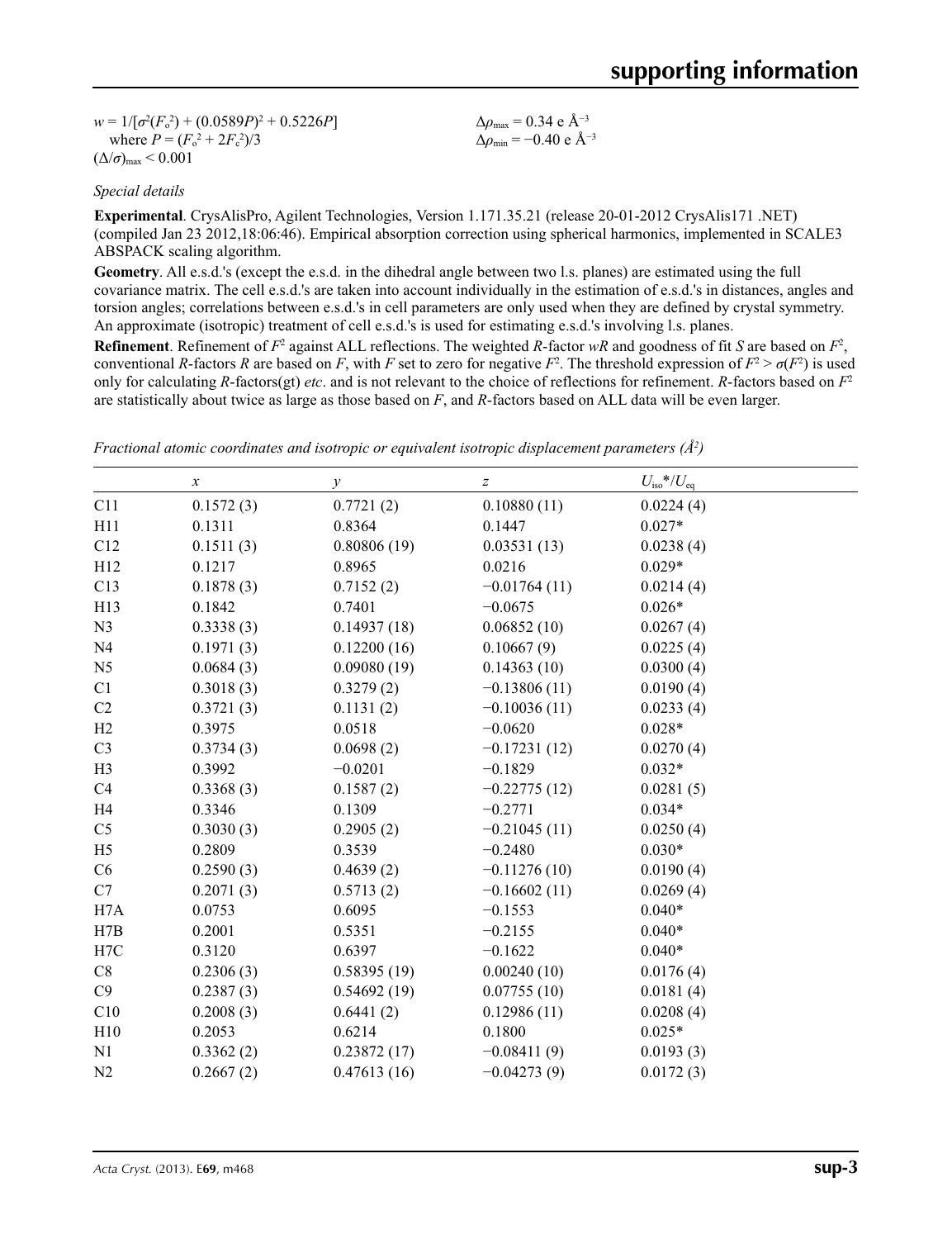# **supporting information**

| O <sub>1</sub> | 0.2789(2)  | 0.42425(13) | 0.09719(7)   | 0.0201(3)   |
|----------------|------------|-------------|--------------|-------------|
| Cu1            | 0.31041(4) | 0.31370(3)  | 0.014256(14) | 0.01721(13) |

*Atomic displacement parameters (Å2 )*

|                | $U^{11}$   | $U^{22}$    | $U^{33}$    | $U^{12}$     | $U^{13}$     | $U^{23}$     |
|----------------|------------|-------------|-------------|--------------|--------------|--------------|
| C11            | 0.0158(9)  | 0.0196(10)  | 0.0318(11)  | $-0.0014(7)$ | 0.0007(8)    | $-0.0067(8)$ |
| C12            | 0.0179(10) | 0.0169(10)  | 0.0362(12)  | $-0.0003(7)$ | $-0.0015(8)$ | $-0.0001(8)$ |
| C13            | 0.0173(10) | 0.0203(10)  | 0.0262(10)  | $-0.0010(7)$ | $-0.0023(8)$ | 0.0030(8)    |
| N <sub>3</sub> | 0.0297(10) | 0.0213(8)   | 0.0294(9)   | 0.0053(7)    | 0.0047(8)    | 0.0048(7)    |
| N <sub>4</sub> | 0.0305(9)  | 0.0141(8)   | 0.0221(8)   | 0.0025(7)    | $-0.0051(7)$ | $-0.0003(6)$ |
| N <sub>5</sub> | 0.0361(10) | 0.0259(9)   | 0.0278(9)   | $-0.0051(8)$ | 0.0021(8)    | 0.0035(8)    |
| C <sub>1</sub> | 0.0107(9)  | 0.0248(10)  | 0.0213(9)   | 0.0000(7)    | 0.0001(7)    | 0.0001(8)    |
| C <sub>2</sub> | 0.0186(9)  | 0.0242(10)  | 0.0271(10)  | 0.0020(8)    | 0.0013(7)    | $-0.0035(8)$ |
| C <sub>3</sub> | 0.0209(10) | 0.0283(11)  | 0.0320(11)  | $-0.0001(8)$ | 0.0019(8)    | $-0.0091(9)$ |
| C4             | 0.0211(10) | 0.0381(12)  | 0.0253(10)  | $-0.0010(9)$ | 0.0020(8)    | $-0.0096(9)$ |
| C <sub>5</sub> | 0.0190(10) | 0.0330(11)  | 0.0230(10)  | 0.0007(8)    | 0.0010(8)    | $-0.0004(9)$ |
| C <sub>6</sub> | 0.0117(8)  | 0.0239(10)  | 0.0215(9)   | 0.0010(7)    | 0.0015(7)    | 0.0035(8)    |
| C7             | 0.0322(11) | 0.0283(11)  | 0.0202(9)   | 0.0067(9)    | 0.0017(8)    | 0.0039(8)    |
| C8             | 0.0117(8)  | 0.0191(9)   | 0.0220(9)   | $-0.0007(7)$ | 0.0006(7)    | $-0.0001(7)$ |
| C9             | 0.0124(8)  | 0.0184(9)   | 0.0236(9)   | $-0.0006(7)$ | 0.0017(7)    | $-0.0008(8)$ |
| C10            | 0.0157(9)  | 0.0233(10)  | 0.0233(9)   | $-0.0006(7)$ | 0.0012(7)    | $-0.0021(8)$ |
| N1             | 0.0139(7)  | 0.0221(8)   | 0.0218(8)   | 0.0013(6)    | 0.0016(6)    | $-0.0016(7)$ |
| N2             | 0.0123(7)  | 0.0193(8)   | 0.0199(7)   | $-0.0003(6)$ | 0.0000(6)    | 0.0018(6)    |
| 01             | 0.0241(7)  | 0.0180(7)   | 0.0182(6)   | 0.0025(5)    | 0.0011(5)    | 0.0012(5)    |
| Cu1            | 0.0182(2)  | 0.01587(19) | 0.01753(19) | 0.00191(10)  | 0.00069(12)  | 0.00060(10)  |

*Geometric parameters (Å, º)*

| $C11 - C10$   | 1.383(3)   | $C3-H3$     | 0.9500     |
|---------------|------------|-------------|------------|
| $C11 - C12$   | 1.399(3)   | $C4 - C5$   | 1.396(3)   |
| $C11 - H11$   | 0.9500     | $C4 - H4$   | 0.9500     |
| $C12 - C13$   | 1.385(3)   | $C5 - H5$   | 0.9500     |
| $C12-H12$     | 0.9500     | $C6 - N2$   | 1.292(3)   |
| $C13-C8$      | 1.408(3)   | $C6-C7$     | 1.495(3)   |
| $C13 - H13$   | 0.9500     | $C7 - H7A$  | 0.9800     |
| $N3 - N4$     | 1.201(3)   | $C7 - H7B$  | 0.9800     |
| $N3$ —Cu1     | 1.9470(18) | $C7 - H7C$  | 0.9800     |
| $N4 - N5$     | 1.157(3)   | $C8 - N2$   | 1.402(3)   |
| $Cl - N1$     | 1.354(3)   | $C8-C9$     | 1.431(3)   |
| $C1 - C5$     | 1.385(3)   | $C9 - 01$   | 1.320(2)   |
| $C1-C6$       | 1.489(3)   | $C9 - C10$  | 1.409(3)   |
| $C2-M1$       | 1.334(3)   | $C10-H10$   | 0.9500     |
| $C2-C3$       | 1.395(3)   | $N1 - Cu1$  | 1.9775(16) |
| $C2-H2$       | 0.9500     | $N2$ —Cu1   | 1.9682(16) |
| $C3-C4$       | 1.375(3)   | $O1-Cu1$    | 1.9134(14) |
|               |            |             |            |
| $C10-C11-C12$ | 120.79(18) | $C6-C7-H7A$ | 109.5      |
|               |            |             |            |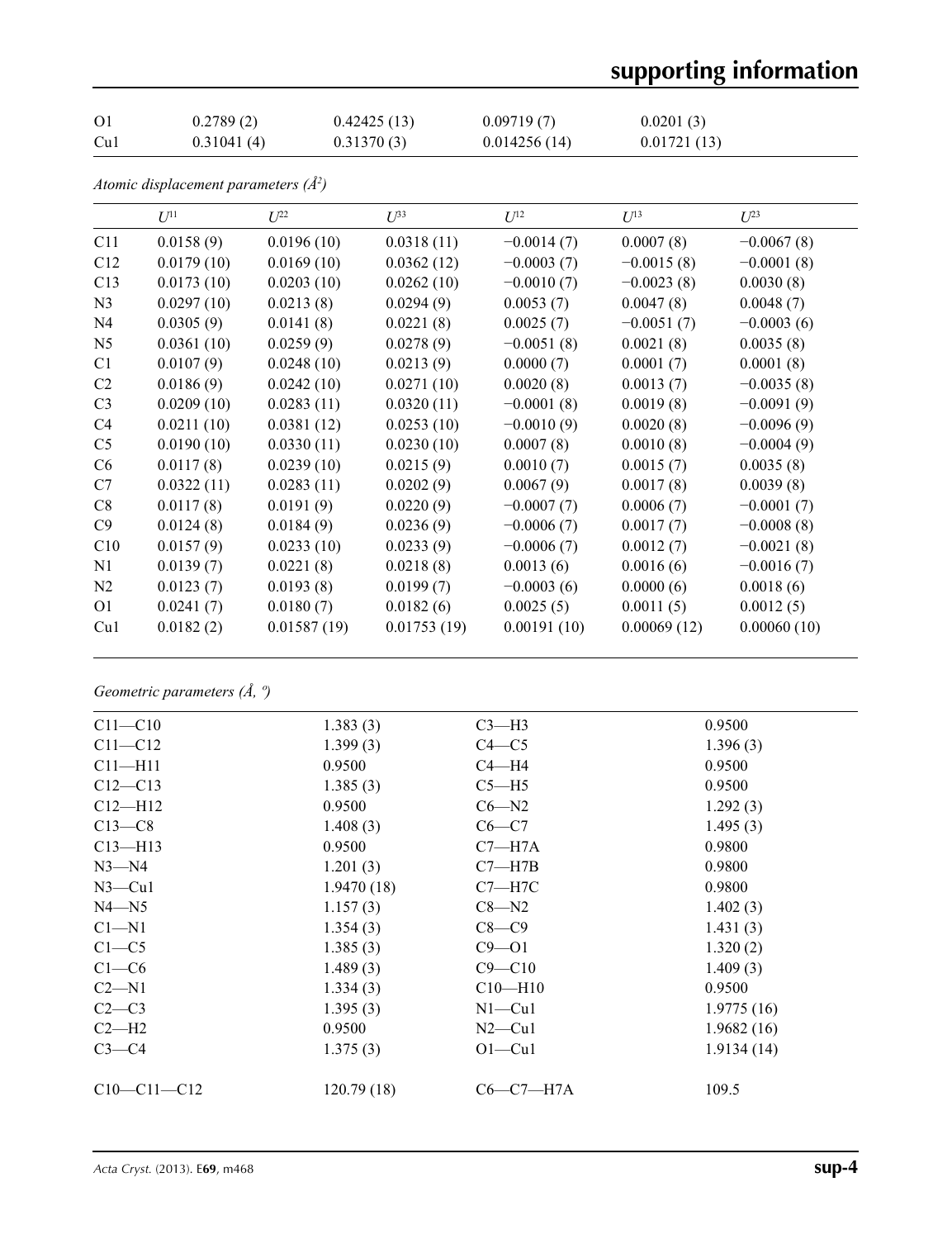| $C10 - C11 - H11$      | 119.6                | $C6-C7-H7B$          | 109.5         |
|------------------------|----------------------|----------------------|---------------|
| $C12 - C11 - H11$      | 119.6                | $H7A - C7 - H7B$     | 109.5         |
| $C13 - C12 - C11$      | 120.23(19)           | $C6-C7-H7C$          | 109.5         |
| $C13 - C12 - H12$      | 119.9                | H7A-C7-H7C           | 109.5         |
| $C11 - C12 - H12$      | 119.9                | Н7В-С7-Н7С           | 109.5         |
| $C12 - C13 - C8$       | 120.02(19)           | $N2-C8-C13$          | 128.50(18)    |
| $C12 - C13 - H13$      | 120.0                | $N2 - C8 - C9$       | 111.54(17)    |
| $C8 - C13 - H13$       | 120.0                | $C13-C8-C9$          | 119.96(18)    |
| $N4 - N3 - Cu1$        | 117.06(14)           | $O1 - C9 - C10$      | 120.94(18)    |
| $N5 - N4 - N3$         | 177.4(2)             | $O1 - C9 - C8$       | 120.65(17)    |
| $N1-C1-C5$             | 120.84(19)           | $C10-C9-C8$          | 118.41(18)    |
| $N1-C1-C6$             | 114.76(17)           | $C11 - C10 - C9$     | 120.59(19)    |
| $C5-C1-C6$             | 124.37(19)           | $C11 - C10 - H10$    | 119.7         |
| $N1-C2-C3$             | 121.6(2)             | $C9 - C10 - H10$     | 119.7         |
| $N1-C2-H2$             | 119.2                | $C2 - N1 - C1$       | 120.03(17)    |
| $C3-C2-H2$             | 119.2                | $C2 - N1 - Cu1$      |               |
|                        |                      |                      | 126.68(14)    |
| $C4-C3-C2$             | 119.1(2)             | $Cl-M1-Cu1$          | 113.19(14)    |
| $C4-C3-H3$             | 120.4                | $C6 - N2 - C8$       | 131.76 (18)   |
| $C2-C3-H3$             | 120.4                | $C6 - N2 - Cu1$      | 116.57(14)    |
| $C3-C4-C5$             | 119.0(2)             | $C8 - N2 - Cu1$      | 111.37(12)    |
| $C3-C4-H4$             | 120.5                | $C9 - O1 - Cu1$      | 111.35(12)    |
| $C5-C4-H4$             | 120.5                | $O1 - Cu1 - N3$      | 95.95(7)      |
| $C1-C5-C4$             | 119.3(2)             | $O1 - Cu1 - N2$      | 85.04(6)      |
| $C1-C5-H5$             | 120.3                | $N3$ –Cul–N2         | 175.89(7)     |
| $C4-C5-H5$             | 120.3                | $O1 - Cu1 - N1$      | 166.56(7)     |
| $N2-C6-C1$             | 113.71(17)           | $N3$ —Cu $1$ —N $1$  | 97.49(8)      |
| $N2-C6-C7$             | 125.38(19)           | $N2-Cu1-N1$          | 81.53(7)      |
| $C1-C6-C7$             | 120.89(17)           |                      |               |
|                        |                      |                      |               |
| $C10-C11-C12-C13$      | 0.3(3)               | $C7-C6-N2-C8$        | 0.6(3)        |
| $C11 - C12 - C13 - C8$ | 0.3(3)               | $C1-C6-N2-Cu1$       | $-4.7(2)$     |
| Cu1-N3-N4-N5           | 166(5)               | $C7-C6-N2-Cu1$       | 173.67(15)    |
| $N1 - C2 - C3 - C4$    | 0.0(3)               | $C13-C8-N2-C6$       | $-4.9(3)$     |
| $C2 - C3 - C4 - C5$    | 1.1(3)               | $C9 - C8 - N2 - C6$  | 174.29 (18)   |
| $N1-C1-C5-C4$          | 1.1(3)               | $C13-C8 - N2 - Cu1$  | $-178.26(16)$ |
| $C6-C1-C5-C4$          | $-177.32(19)$        | $C9-C8-M2-Cu1$       | 0.96(18)      |
| $C3 - C4 - C5 - C1$    | $-1.6(3)$            | $C10-C9 - 01-Cu1$    | 177.20(14)    |
| $N1 - C1 - C6 - N2$    | 1.7(2)               | $C8 - C9 - O1 - Cu1$ | $-2.2(2)$     |
| $C5-C1-C6-N2$          | $-179.81(18)$        | $C9 - 01 - Cu1 - N3$ | $-173.93(13)$ |
| $N1-C1-C6-C7$          | $-176.72(17)$        | $C9 - 01 - Cu1 - N2$ | 2.06(12)      |
| $C5 - C1 - C6 - C7$    |                      | $C9 - 01 - Cu1 - N1$ |               |
| $C12-C13-C8-N2$        | 1.7(3)<br>178.35(18) | $N4 - N3 - Cu1 - O1$ | 5.2(3)        |
|                        |                      |                      | 56.36 (17)    |
| $C12-C13-C8-C9$        | $-0.8(3)$            | $N4 - N3 - Cu1 - N2$ | $-47.4(11)$   |
| $N2-C8-C9-01$          | 0.8(2)               | $N4 - N3 - Cu1 - N1$ | $-123.42(16)$ |
| $C13-C8-C9-01$         | $-179.90(17)$        | $C6 - N2 - Cu1 - O1$ | $-176.11(14)$ |
| $N2-C8-C9-C10$         | $-178.59(16)$        | $C8 - N2 - Cu1 - O1$ | $-1.67(12)$   |
| $C13-C8-C9-C10$        | 0.7(3)               | $C6 - N2 - Cu1 - N3$ | $-72.0(10)$   |
| $C12-C11-C10-C9$       | $-0.4(3)$            | $C8 - N2 - Cu1 - N3$ | 102.5(10)     |